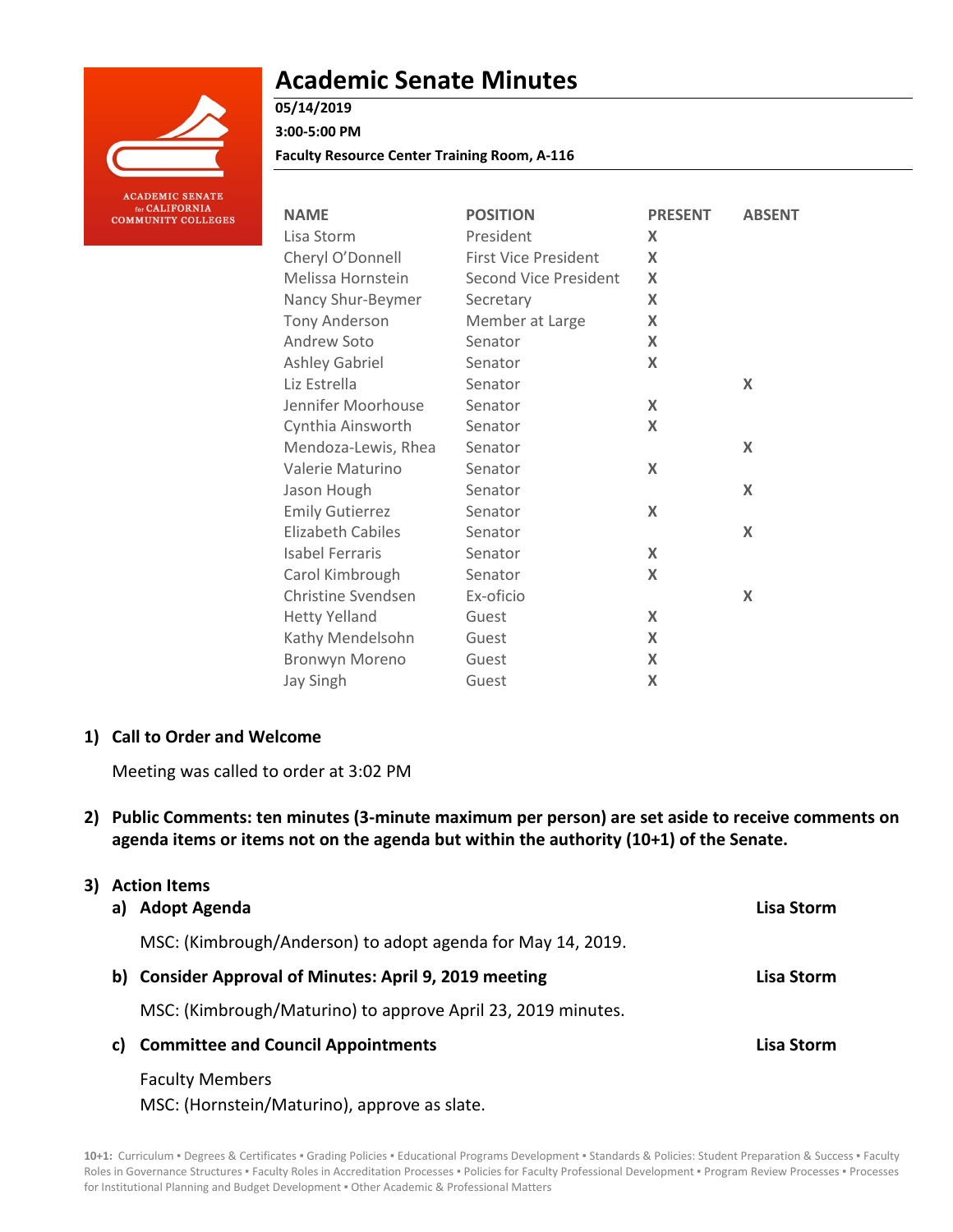**4) Discussion and Information Items a) College Re-Design Self-Assessment Hetty Yelland**

## Hetty presented to the senate the Guided Pathways Scale of Adoption Self-Assessment. She mentioned that the self-assessment is on a progression model, based on student success not access. She also mentioned that a faculty co-lead is needed and that training on entering students and meta majors will occur during convocation.

planning basic skills initiative taking a new course. Changes have started to happen, to include equity

# **h) Transfer of Authority to Steering for the Summer Lisa Storm** MSC: (Kimbrough/Anderson) to approve transfer of authority to steering for summer 2019.

**f) Student Cheating AP/Catalog Update Melissa Hornstein** MSC: (Schur-Beymer/Anderson) to add recommended academic dishonesty/cheating language to AP

MSC: (Schur-Beymer/Hornstein) to approve Low-Cost Textbook Resolution.

# MSC: (Anderson/Ainsworth) to approve Final Week of the Semester Resolution.

**e) Low-Cost Textbook Resolution Lisa Storm**

MSC: (Kimbrough/Ferraris) to approve SEP Plan

5500 and to the catalog.

**g) SEP Plan Kathy Mendelsohn**

# **Enrollment Management Team**

(MSC: Anderson/Schur-Beymer) Liz Estrella appointed for Enrollment Management Team with Jason Hough as alternate.

## **Student Affairs Council**

(MSC:Anderson/Hornstein) Sam Pacheco, Hortencia Jimenez, and Jennifer Moorhouse appointed to Student Affairs Council.

## **Technology Development**

(MSC: Schur-Beymer/Anderson) Deborah Stephens and Nancy Wheat appointed to Technology Development Council with Mayra Almodovar Lopez as alternate.

**d) Final Week of the Semester Resolution Lisa Storm**

**b)** Student Success Committee Update **Hetty Yelland** 

Hetty updated the senate on the student success committee; she described it as an integrated

## Kathy Mendelsohn and Jay Singh presented to the senate the SEP plan. They shared the activities the college will undertake to achieve the goals identified along with the allocation amounts.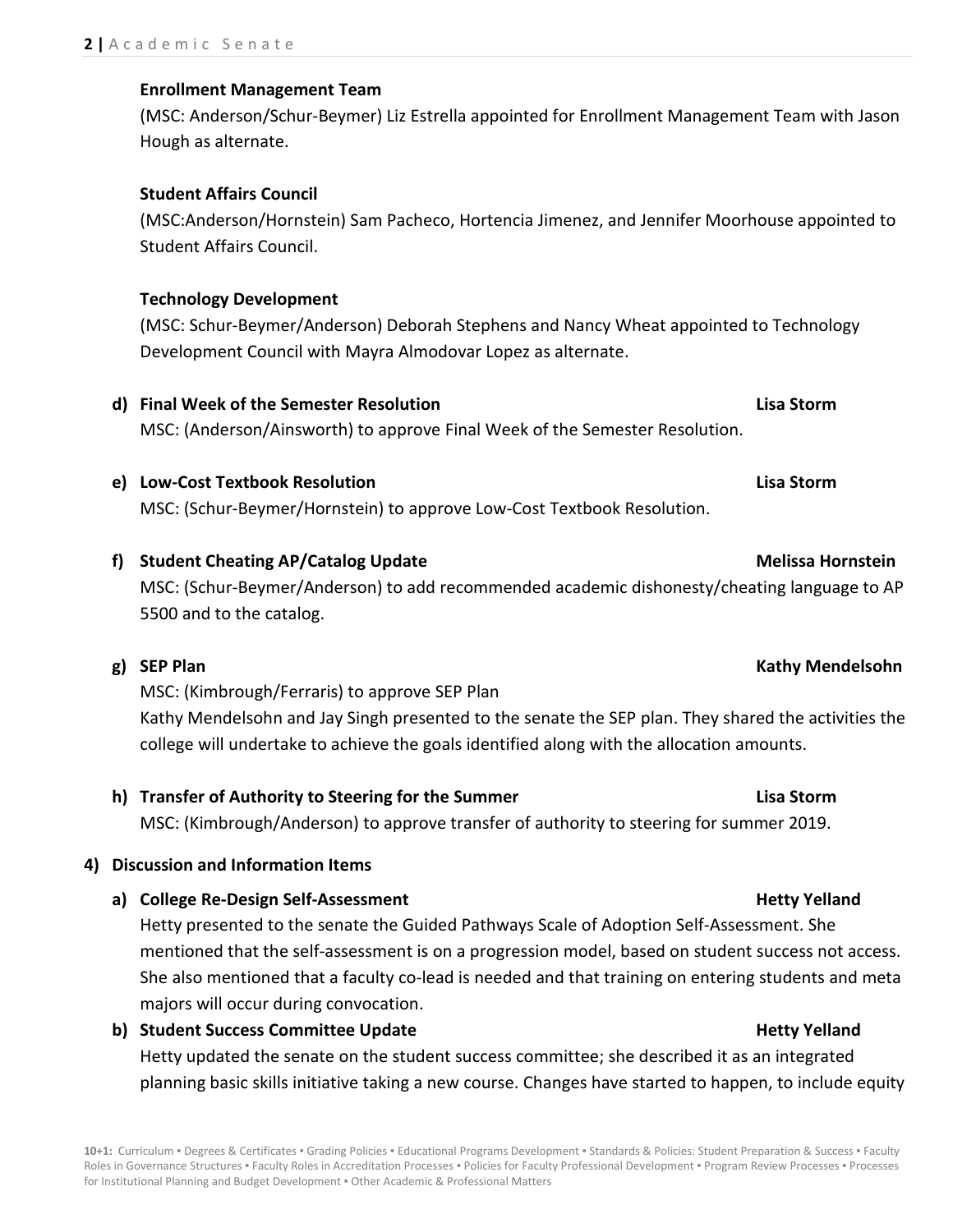as part of the student success committee. Hetty encouraged the senate to email her over the summer should they have any questions.

### **c) Local Minimum Qualifications Melissa Hornstein**

Melissa presented to the senate the handbook for minimum qualifications from the California Community Colleges along with a draft of a procedure for raising minimum qualifications. Melissa encouraged the senate to review and send her additional recommendations/proposals. If submitting, she asked for evidence to be included in the proposal along with evidence, and a good rationale. The document will be available on canvas for all to see the updates, she welcomed inquiries over the summer.

### **d) Service Animals Michelle Peters**

Michelle presented to the senate the current AP/BP on service animals – it is an AP/BP that will be going through review due to changes in federal law. Michelle welcomed input from the senate on the revision of the AP/BP, she stated that we want to welcome service animals on campus, and want to create a tool for awareness education to help our campus understand the role of service animals and to know what our process is.

### **e) Convocation Sonja Lolland**

Dr. Lolland updated the senate on the possible adjustments to convocation. Professional Development, Academic Affairs and Deans have been brainstorming, starting with a kick-off to get everyone excited about starting the fall semester. She mentioned that Dr. Lewallen approved for the campus to shut down in order for everyone to attend afternoon activities. She encouraged the senate to send her suggestions and ideas for convocation.

## **f) Compressed Calendar Update Ann Wright Ann Wright Ann Wright**

Ann updated the senate on the steps the group has taken to get a better idea on what the compressed calendar will look like. Jason Hough took the initiative and met with the deans to get their input, a grid was also developed, presented and posted in the faculty/staff lounge area. The planning will continue in the fall, the plan is to take the final fall 2019 schedule and convert it into a 16-week model and provide it to the disciplines as a reference for when they are planning the 2020 schedule.

## **g) Salinas Valley Promise Bronwyn Moreno**

Bronwyn presented to the senate on the Salinas Valley Promise initiative, she encouraged the faculty to apply for a special assignment posted for 20 hours for faculty for Salinas Valley Promise. She stressed on the importance of student connections with faculty members, a key indicator for student success. Faculty will be facilitators for summer experiences; and core points of contact for that group of students. The assignment compensation is for a \$2500 stipend that will consist of a 2 day professional development, 3-day summer institute, and 2-hours/month. During the 2-day PD